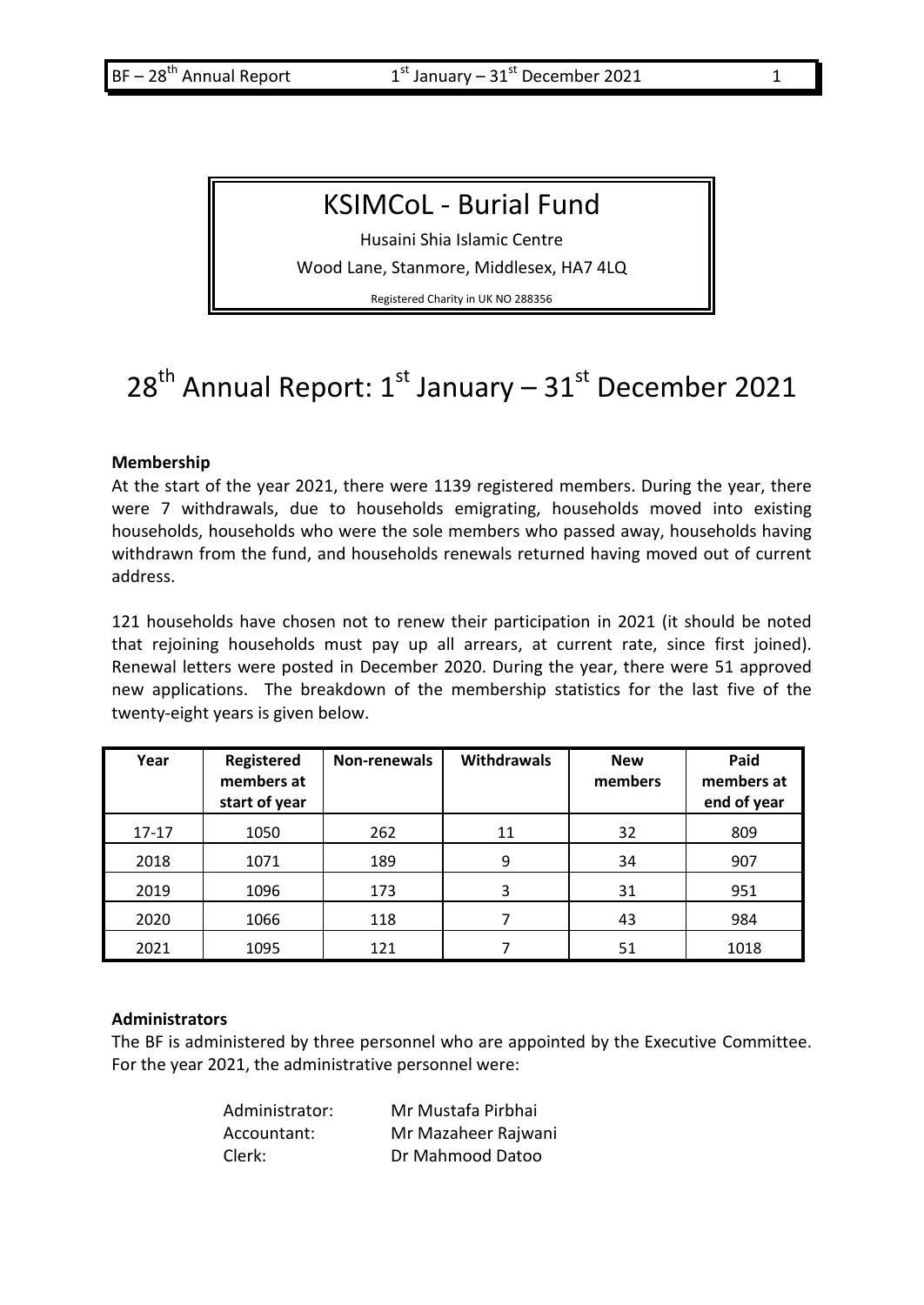| $BF - 28th$ Annual Report |  |
|---------------------------|--|
|---------------------------|--|

#### **Geographical Areas**

The table below shows, for the last five of the twenty-eight years, the number of eligible households in a particular postal area who are participating in the scheme.

| Postal area             | <b>Number of households</b> |                |                |                |                |  |  |  |
|-------------------------|-----------------------------|----------------|----------------|----------------|----------------|--|--|--|
|                         | $17 - 17$                   | 2018           | 2019           | 2020           | 2021           |  |  |  |
| Bedfordshire            | 3                           | 3              | 3              | 3              | 3              |  |  |  |
| <b>Berkshire</b>        | $\mathbf 1$                 | 1              | $\mathbf{1}$   | $\mathbf{1}$   | 1              |  |  |  |
| Birmingham              | $\overline{4}$              | 5              | 6              | 6              | $\overline{7}$ |  |  |  |
| Buckinghamshire         | 12                          | 11             | 14             | 16             | 19             |  |  |  |
| Cambridgeshire          | $\overline{2}$              | $\overline{2}$ | $\overline{2}$ | 3              | 3              |  |  |  |
| Cornwall                | $\mathbf{1}$                | $\mathbf{1}$   | $\overline{1}$ | $\mathbf{1}$   | 1              |  |  |  |
| Devon                   | $\overline{2}$              | $\overline{2}$ | $\overline{2}$ | $\overline{2}$ | $\overline{2}$ |  |  |  |
| Essex                   | 24                          | 25             | 24             | 25             | 25             |  |  |  |
| Hampshire               | $\mathbf{1}$                | $\mathbf{1}$   | $\mathbf{1}$   | $\mathbf{1}$   |                |  |  |  |
| Hertfordshire           | 133                         | 155            | 167            | 176            | 190            |  |  |  |
| Leicester               | 3                           | 3              | 5              | $\overline{4}$ | 3              |  |  |  |
| London                  | 69                          | 76             | 78             | 89             | 91             |  |  |  |
| Middlesex               | 535                         | 601            | 624            | 634            | 647            |  |  |  |
| Newcastle               | 0                           | 1              | $\overline{1}$ | 1              |                |  |  |  |
| Northampton             | 1                           | 1              | $\overline{1}$ | $\overline{2}$ | $\overline{2}$ |  |  |  |
| Oxford                  | $\mathbf 0$                 | $\mathbf{1}$   | $\mathbf{1}$   | $\mathbf{1}$   | $\mathbf{1}$   |  |  |  |
| Scotland                | 1                           | $\mathbf{1}$   | $\mathbf{1}$   | $\mathbf{1}$   | $\overline{2}$ |  |  |  |
| Surrey                  | 14                          | 13             | 15             | 14             | 15             |  |  |  |
| Somerset                | $\mathbf{1}$                | $\mathbf{1}$   | $\overline{2}$ | $\overline{2}$ | $\overline{2}$ |  |  |  |
| Sussex                  | $\mathbf 1$                 | $\overline{1}$ | $\mathbf{1}$   | $\mathbf{1}$   | $\overline{2}$ |  |  |  |
| Yorkshire               | $\mathbf 1$                 | $\overline{2}$ | $\mathbf{1}$   | 1              | $\overline{2}$ |  |  |  |
| <b>Total households</b> | 809                         | 907            | 951            | 984            | 1018           |  |  |  |

#### **Confirmation Times**

Eligible households could join/renew at any time during the year  $(1^{st}$  January -  $31^{st}$ December 2021). However, for administrative convenience, irrespective of the time of joining/renewal, the benefit was deemed to be effective from the time of receipt of the application (subject to current Jamaat membership and confirmation) to 31<sup>st</sup> December 2021. The cumulative percentage of confirmed applications/renewals for each month, for the last five of the twenty-eight years, is given below.

| Year      |     | Cumulative percentage (%) of confirmed applications/renewals |     |     |            |            |     |     |            |     |            |            |
|-----------|-----|--------------------------------------------------------------|-----|-----|------------|------------|-----|-----|------------|-----|------------|------------|
|           | Jul | Aug                                                          | Sep | Oct | <b>Nov</b> | <b>Dec</b> | Jan | Feb | Mar        | Apr | May        | Jun        |
| $17 - 17$ | 73  | 87                                                           | 88  | 94  | 95         | 100        |     |     |            |     |            |            |
|           | Jan | Feb                                                          | Mar | Apr | May        | Jun        | Jul | Aug | <b>Sep</b> | Oct | <b>Nov</b> | <b>Dec</b> |
| 2018      | 47  | 69                                                           | 76  | 82  | 86         | 89         | 93  | 95  | 97         | 98  | 99         | 100        |
| 2019      | 51  | 70                                                           | 76  | 81  | 87         | 91         | 93  | 96  | 97         | 98  | 99         | 100        |
| 2020      | 34  | 65                                                           | 76  | 88  | 93         | 95         | 97  | 98  | 99         | 99  | 99         | 100        |
| 2021      | 47  | 72                                                           | 84  | 88  | 92         | 95         | 96  | 97  | 98         | 99  | 99         | 100        |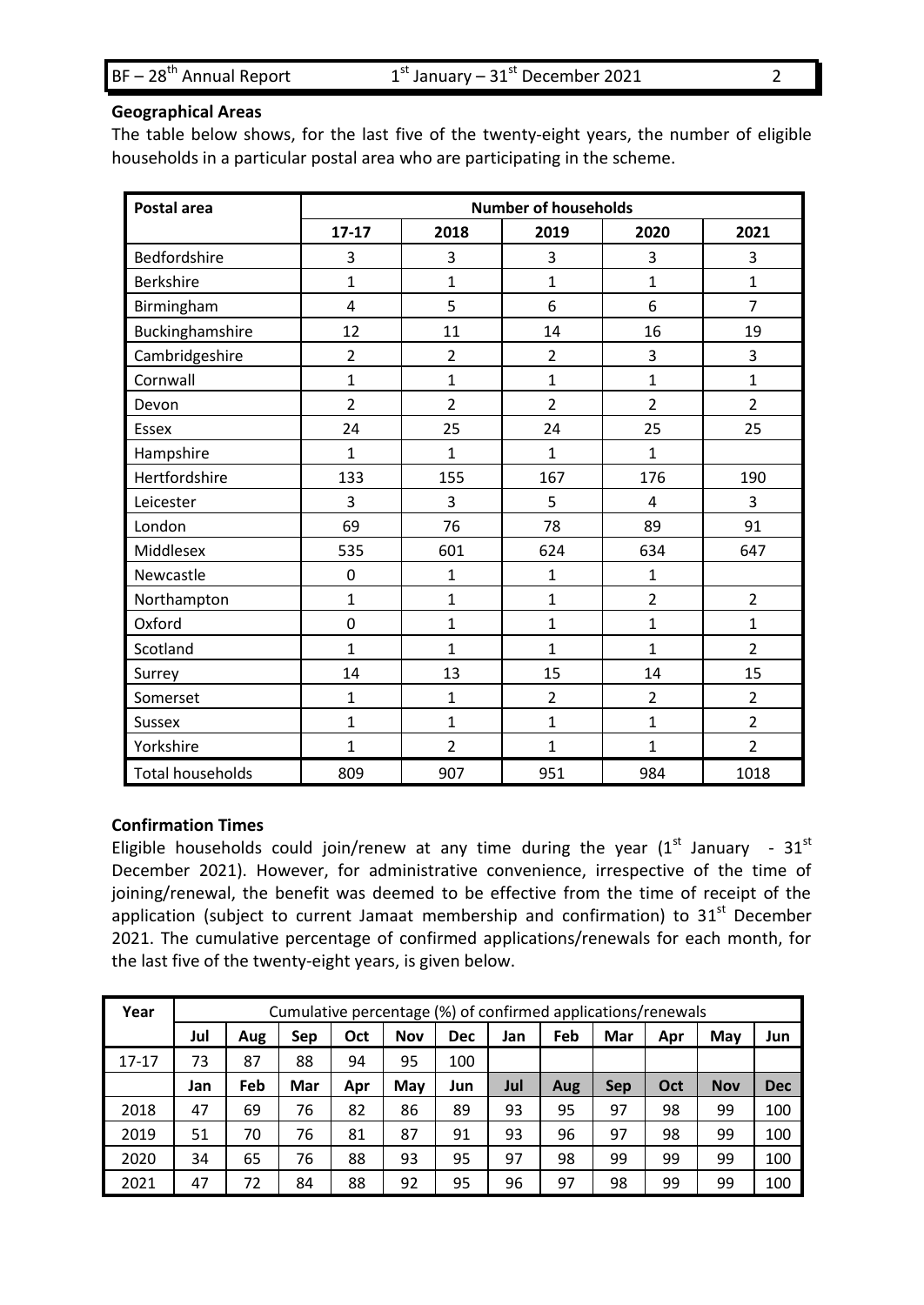$BF - 28<sup>th</sup>$  Annual Report

### **Participating Households**

The number of registered beneficiaries with the corresponding number of households, for the last five of the twenty-eight years, is given below.

| <b>Number of beneficiaries</b><br>In a household | <b>Number of households</b> |      |      |      |                |  |
|--------------------------------------------------|-----------------------------|------|------|------|----------------|--|
|                                                  | $17 - 17$                   | 2018 | 2019 | 2020 | 2021           |  |
| 1                                                | 83                          | 99   | 111  | 113  | 121            |  |
| $\overline{2}$                                   | 119                         | 138  | 143  | 153  | 163            |  |
| 3                                                | 126                         | 127  | 129  | 144  | 148            |  |
| 4                                                | 136                         | 153  | 169  | 173  | 176            |  |
| 5                                                | 143                         | 164  | 166  | 169  | 174            |  |
| 6                                                | 98                          | 113  | 116  | 118  | 118            |  |
| 7                                                | 41                          | 48   | 51   | 51   | 50             |  |
| 8                                                | 35                          | 33   | 29   | 29   | 37             |  |
| 9                                                | 13                          | 15   | 22   | 19   | 18             |  |
| 10                                               | 8                           | 8    | 6    | 8    | 8              |  |
| 11                                               | $\overline{2}$              | 3    | 4    | 4    | $\overline{2}$ |  |
| $12/12+$                                         | 5                           | 6    | 5    | 3    | 3              |  |
| Average beneficiaries per<br>household           | 4.2                         | 4.1  | 4.1  | 4.1  | 4.0            |  |

#### **Finances**

The number of beneficiaries and the average payment per burial, for the last five of the twenty-eight years, is given below.

| Year      | <b>Beneficiaries</b> | <b>Total benefit</b><br>payment (£) | Average benefit<br>per burial (£) |
|-----------|----------------------|-------------------------------------|-----------------------------------|
| $17 - 17$ | 13                   | 69,407-00                           | 5,339-00                          |
| 2018      | 27                   | 133,123-10                          | 4,930-49                          |
| 2019      | 30                   | 143,662-97                          | 4,788-77                          |
| 2020      | 36                   | 161,851.00                          | 4,595.86                          |
| 2021      | 29                   | 161,652.00                          | 5,574.21                          |

A summary of the financial breakdown for the last five of the twenty-eight years is given below.

|                          |   | 16-Dec 17  | 2018       | 2019       | 2020       | 2021       |
|--------------------------|---|------------|------------|------------|------------|------------|
| Balance at start of year | £ | 74,062-22  | 185,574-56 | 254,054.82 | 315,065.59 | 361,807.10 |
| Subscriptions + Arrears  | £ | 282,110-00 | 205,310-00 | 203,241.74 | 183,800.00 | 193,758.00 |
| Arrears                  | £ |            |            |            | 14,400.00  | 15,380.00  |
| Donations                | £ | 3,679-31   | 340-00     | 4,064.00   | 100.00     | 420.00     |
| Bank interest received   | £ | 17-39      | 0.00       | 0.00       | 0.00       | 0.00       |
| Income in advance        | £ |            |            |            | 13,360.00  | 440.00     |
| Less: Expenses           | £ | 560-86     | 4,046-64   | 2,632.00   | 3,067.49   | 3,943.00   |
| Less: Benefit payments   | £ | 173,733.50 | 133,123.10 | 143,662.97 | 161,851.00 | 161,652.00 |
| Balance at end of year   | £ | 185,574-56 | 254,054-82 | 315,065.59 | 361,807.10 | 406,210.10 |